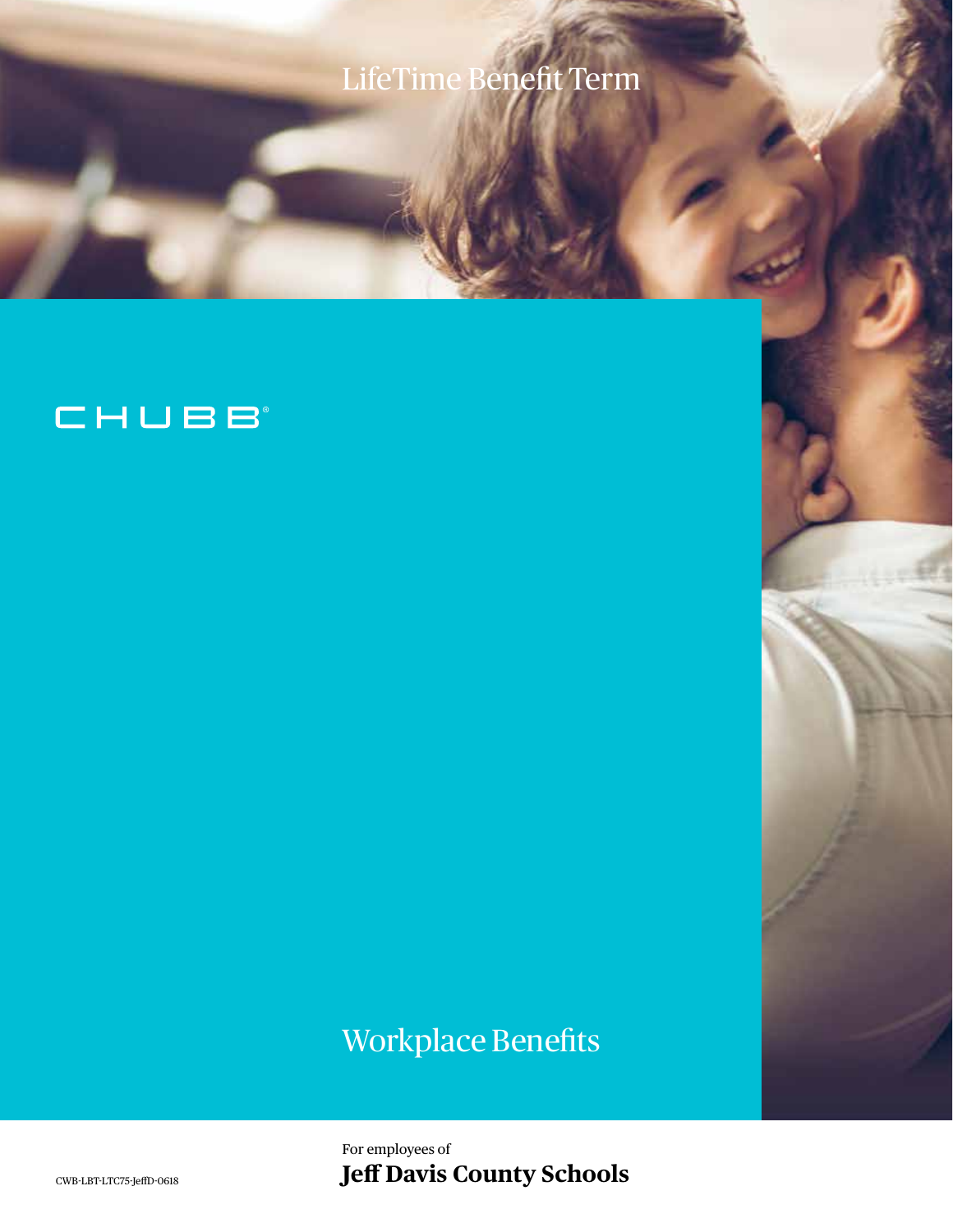

**Life Insurance —Valuable protection for your loved ones**

You work hard to provide a good life for your family. However, what if something happens to you? Chubb LifeTime Benefit Term provides the help you and your family needs to help pay for:

- Mortgage and Rent
- College and Education
- **Retirement**
- Household Expenses
- Long Term Care
- Childcare
- Family Debt
- Burial

LifeTime Benefit Term provides money to your family at death, and while you are living too, if you need home health care, assisted living or nursing care. For about the same premium, LifeTime Benefit Term provides higher benefits than permanent life insurance and lasts to age 121.

Good things happen every day, and unfortunately hardship happens too. Let us help you protect everything you value.

**Creative Solutions for Term Life Insurance**

#### **Guaranteed Premiums**

Life insurance premiums will never increase and are guaranteed to age 100. Thereafter no additional premium is due while the coverage can continue.

#### **Guaranteed Benefits During Working Years**

Death Benefit is guaranteed 100% when it is needed most—during your working years when your family is relying on your income. While the policy is in force, the death benefit is 100% guaranteed for the longer of 25 years or age 70.

#### **Guaranteed Benefits After Age 70**

Even after age 70, when income is less relied upon, the benefit is guaranteed to never be less than 50% of the original death benefit. And based on current interest rates and mortality assumptions, the full death benefit is designed to last a lifetime.

#### **Paid-up Benefits**

After 10 years, paid up benefits begin to accrue. At any point thereafter, if premiums stop, a reduced paid up benefit is guaranteed. Flexibility is perfect for retirement.

#### **Long Term Care (LTC)\***

If you need LTC, you can access your death benefit while you are living for home health care, assisted living, adult day care and nursing home care. You get 4% of your death benefit per month while you are living for up to 25 months to help pay for LTC. Insurance premiums are waived while this benefit is being paid.

#### **Extension of Benefits\***

Extends the monthly Long Term Care benefit for up to an additional 50 months, after 100% of the base death benefit has been used for LTC.

#### **Terminal Illness Benefit**

After your coverage has been in force for two years, you can receive 50% of your death benefit, up to \$100,000, if you are diagnosed as terminally ill.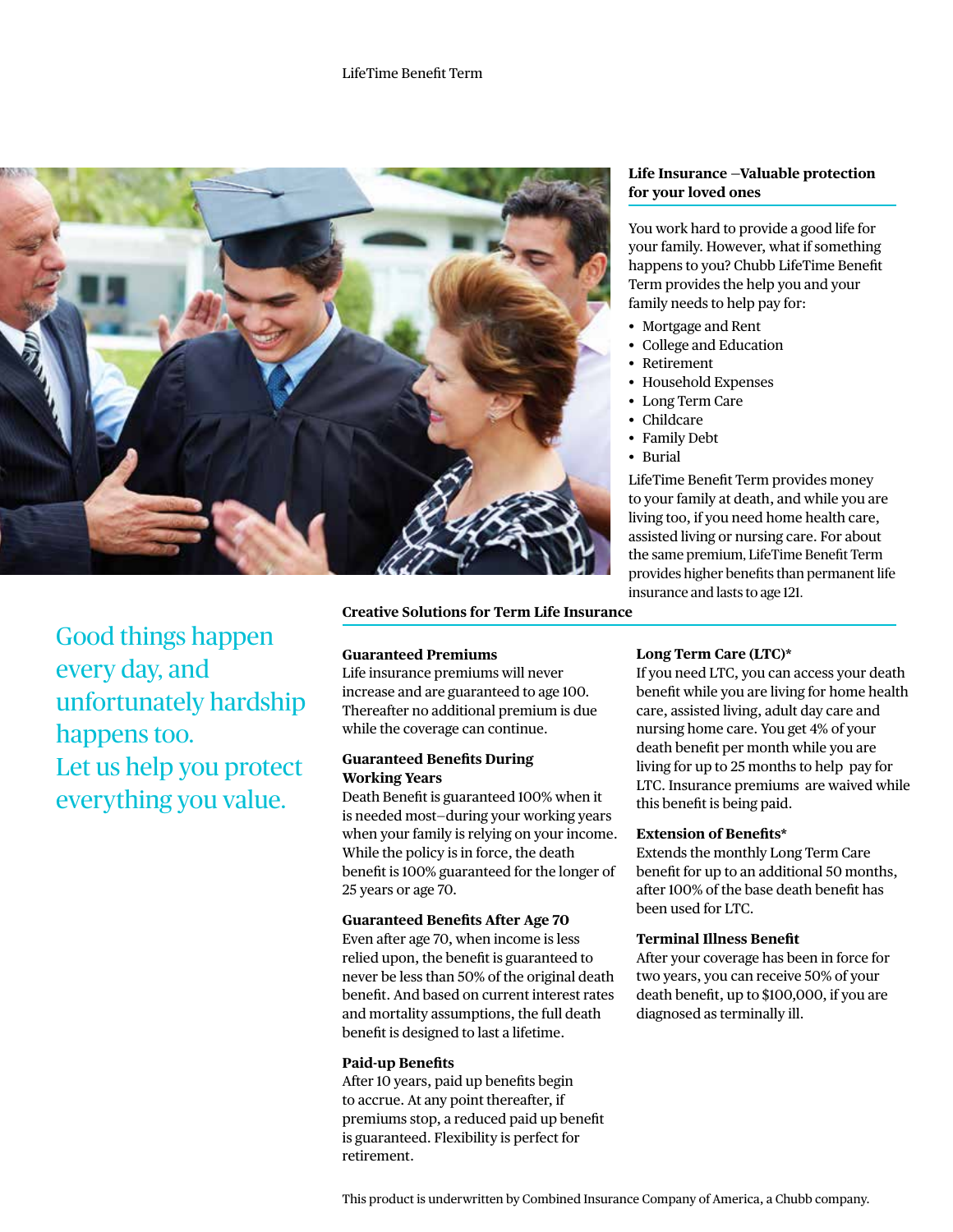#### **LifeTime Benefit Term Can Help**

#### **As Life Insurance**

LifeTime Benefit Term protects your family with money that can be used any way they choose. It is most often used to pay for mortgage or rent, education for children and grandchildren, retirement, family debt, and final expenses.

#### **For Long Term Care**

If you become chronically ill, LifeTime Benefit Term will pay you 4% of your death benefit each month you receive Long Term Care. You can use this money any way you choose, and your life insurance premiums will be waived.

- Your death benefit will reduce proportionately each month as your receive benefit payments for Long Term Care. After 25 months of receiving Long Term Care Benefits, your death benefit will reduce to zero.
- With Extension of Benefits, if you continue to need LTC after you have exhausted your Death Benefits, you can receive up to 50 more months of benefits, for a total of 75 months of LTC benefits.

#### **Restoration of Your Death Benefit**

Ordinarily, accelerating your life coverage for Long Term Care benefits can reduce your death benefit to \$0. While in force, this rider restores your life coverage to not less than 50% of the death benefit on which your LTC benefits were based, not to exceed \$50,000. This rider assures there will be a death benefit available for your beneficiary until you reach age 121.

#### **For Terminal Illness**

After your coverage has been in force for two years, you can receive 50% of your death benefit, up to \$100,000, if you are diagnosed as terminally ill.

#### **LifeTime Benefit Term Features**

#### **Affordable Financial Security**

Lifelong protection with premiums beginning as low as \$3 per week.

#### **Dependable Guarantees**

Guaranteed life insurance premium and death benefits last a lifetime.

#### **Highly Competitive Rates**

For the same premium, LifeTime Benefit Term provides higher benefits than permanent life insurance and lasts to age 121.

#### **Fully Portable and Guaranteed Renewable for Life**

Your coverage cannot be cancelled as long as premiums are paid as due.

#### **Family Coverage**

**SCENARIO 2: Split Your Benefits**

\$ 100,000

Coverage is available for your spouse, children and dependent grandchildren.

#### **Here's How LifeTime Benefit Term Works**

Once you make the promise to protect your family with LifeTime Benefit term, there are several ways it can work for you. You don't have to make any decisions on how you use your benefits until you actually need them.

Here is an example how LifeTime Benefit Term provides for you and your family.

#### **SCENARIO 1:**

**Maximize Death Benefit** You lead a full life and don't need any long term care. **Total Death Benefits** \$ 100,000 You lead a full life and need some home health care. **LTC Benefits Total Death and LTC Benefits Death Benefits** \$48,000 \$52,000

#### **SCENARIO 3: Maximize Your Benefit**

You lead a full life and need an assisted living lifestyle and/or nursing home care.



\* LTC and Extension of Benefits premiums may be adjusted based upon the experience of the group or other group characteristics that may affect results. Premiums will not be increased solely because of an independent claim.